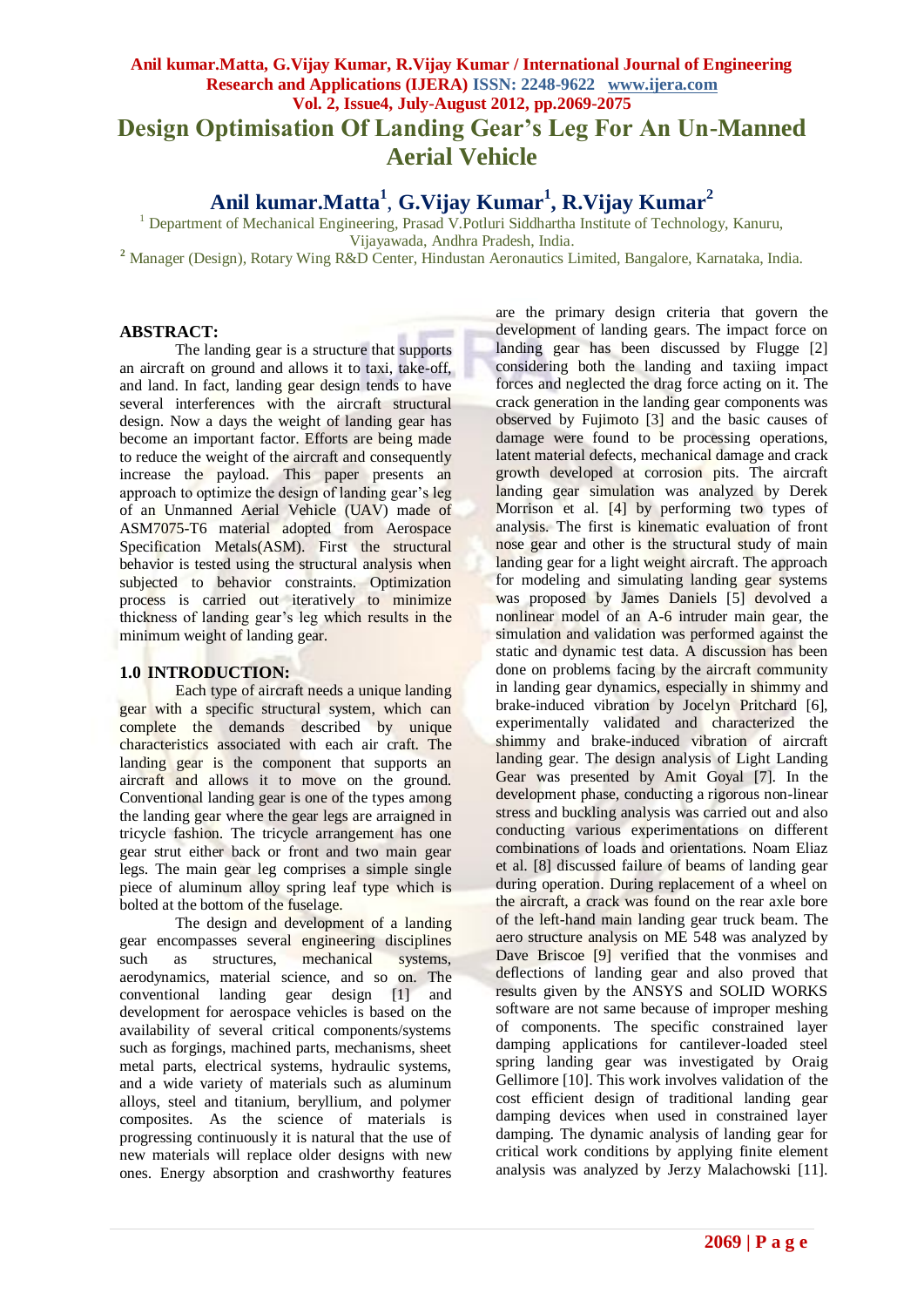### **Anil kumar.Matta, G.Vijay Kumar, R.Vijay Kumar / International Journal of Engineering Research and Applications (IJERA) ISSN: 2248-9622 www.ijera.com Vol. 2, Issue4, July-August 2012, pp.2069-2075**

The design of light landing gear by conducting structural analysis and design optimization was analyzed by Essam Albahkali and Mohammed Alqhtani [12] by conducting experiments on landing gear using impact analysis.

Review of literature survey on different types of landing gears shows that landing gear is analyzed for safety of the structure and effort was made to identify the faults occurring in them. However there is limited literature available on conventional landing gear made of ASM7075-T6 material. The present study deals with the structural analysis and optimization of landing gear's leg made of ASM7075-T6 material and the analysis was carried out using ANSYS (Version 13).

#### **2.0 GEOMETRICAL MODEL:**

The undercarriage or landing gear in aviation is the component that supports an aircraft on the ground and allows it to land. Conventional landing gear consists of two wheels adjacent to the aircraft's centre of gravity and a third wheel at the tail. This type of landing gear is most often used in older generation aviation airplanes and now a days it is used in UAV.

The following are assumptions to be considered for analysis

- $\triangleright$  The material is assumed to elastic and homogenous.
- $\triangleright$  The analysis has been carried out with in elastic limits.
- > Both Solid (pipe element) and shell elements are used for analysis.
- $\triangleright$  Rigid Body Element (RBE3) connection is used for load transfer.



Figure 2.1: Landing gear legs

Figure 2.1 shows the model of gear legs chosen for analysis which have been used for Ceanna140, RV-8 type vehicles and at present these are used in UAV. The weight of landing gear's leg considered for analysis was taken as 6 kg.





Figure 2.2: Geometry of landing gear's leg

The data required for designing and weight of landing gear leg has been taken from "Grove Aircraft Landing Gear Systems Inc", which is a complete custom landing gear company complete custom landing gear company manufactures ready to bolt component design for customer requirements to individual aircrafts.

#### **2.1 MATERIAL PROPERTIES:**

The main consideration when designing landing gear is to decide the type of material to be used. Aluminum alloys have played a dominant role in aircraft components for many decades. They offer good mechanical properties with low weight. Among the aluminum alloys, the 2024 alloy and 7075 alloy are perhaps the most used. 7075 alloys (7075-T6, T6510) have higher strength than the 2024 but lower fracture toughness. 2024-T3 alloy is used in the fuselage and lower wing skins, which are prone to fatigue due to applications of cyclic tensile stresses. For the upper wing skins, which are subjected to compressive stresses, fatigue is less of a problem, and 7075-T6 alloy is used. 7075 aluminum alloy's composition roughly includes 5.6-6.1% zinc, 2.1- 2.5% magnesium, 1.2-1.6% copper, and other materials like silicon, iron, manganese, titanium, chromium, and some other metals are used less than one percent. The Table 1 shows material properties of T7075-T6 alloy.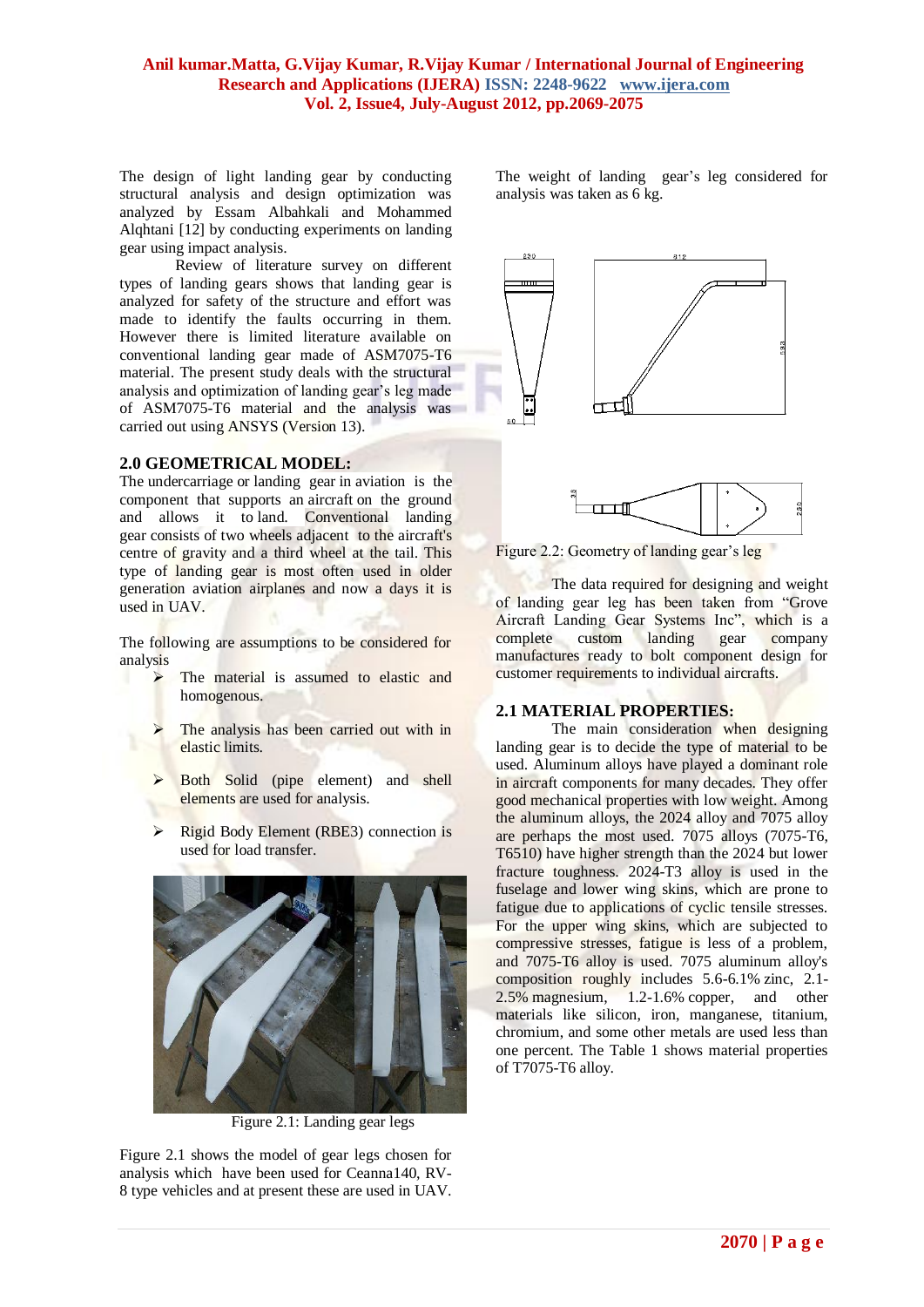| <b>Property</b>         | Value                 |
|-------------------------|-----------------------|
| Density                 | $2850 \text{ kg/m}^3$ |
| <b>Yield Strength</b>   | 490 $N/mm2$           |
| <b>Allowable Stress</b> | 392 $N/mm2$           |

# **Table 1: Material properties of T7075-T6 Alloy**

# **2.2 LANDING GEAR LOADS:**

The design loads applied on aircraft are lift load, drag load, side load and torsion load. Lift is the upward force created by the air flow as it passes over the wing, drag is the retarding force (back ward force) that limits the aircrafts speed, side load is the opposing acting in inward direction of gear leg and torsion load is applied when the air craft structure rotates. Table 2 shows general design loads considered to test the landing gear's leg.

|  | Table 2: Landing Gear Loads (Design Loads) |  |  |  |  |
|--|--------------------------------------------|--|--|--|--|
|--|--------------------------------------------|--|--|--|--|

| <b>Type of load</b> | <b>Value</b> |
|---------------------|--------------|
| Lift Load           | 1000 N       |
| Drag load           | 450 N        |
| Side load           | $260$ N      |
| <b>Torsion Load</b> | 20,000 N-mm  |

With the above all specifications the model was designed in CATIA (Ver-11), meshed in HYPERMESH (Ver-12) and the results are viewed in ANSYS (Ver-13).





Figure 2.2 shows the 3D model of the landing gear's leg which is meshed in HYPERMESH and applied the boundary conditions. The applied boundary conditions for the model are as follows,

- Fixing the gear leg at bolting portion in all directions.
- $\triangleright$  The loads such as lift, drag, side and torsion are applied in respective directions..
- $\triangleright$  Gear leg and axle component are glued to make a single component.





The maximum possible loads which are given as design loads are applied through RBE3 connection at the axle end spreading to wheel base. The units are taken in such a way that translational forces are in newton and torsion moment is represented in newton-millimeters. The colour code is used to represent the problem boundary conditions.

#### **3.0 STRUCTURAL ANALYSIS:**

There are several types of structural analysis which play an important role in finding the structural safety under stress and deformation. From that the basic structural safety of the component can be found by analyzing the structure for static and dynamic loading conditions.

#### **3.1 STATIC ANALYSIS:**

A static analysis is used to calculate the effects of steady loading conditions on a structure, while ignoring inertia and damping effects, such as those caused by time-varying loads. This analysis has been done by applying static loads and results are presented for the displacements and vonmises stresses, because vonmises stress theory is the main failure theory to find the failure of the components or factor of safety in the problem.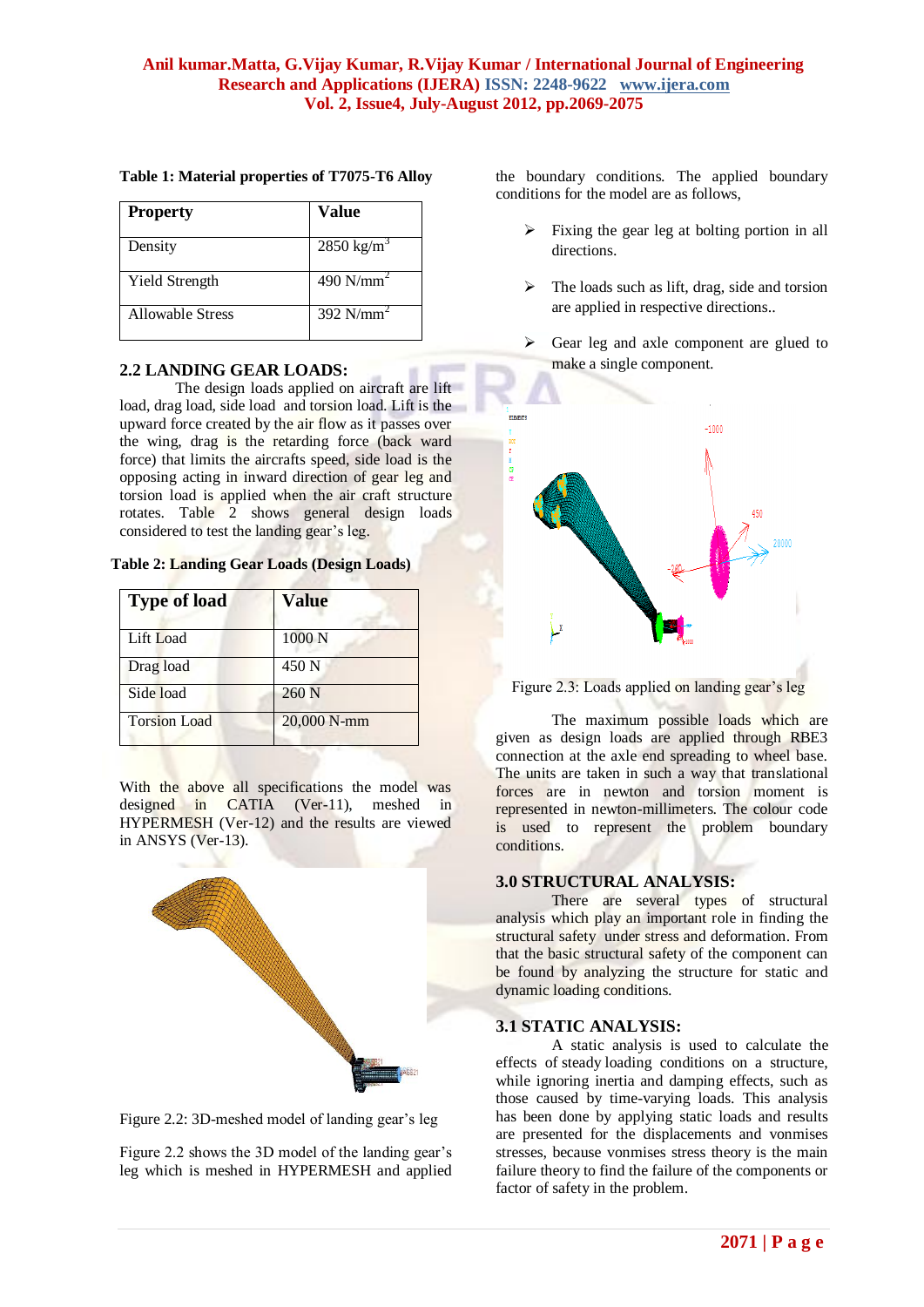

Figure 3.1: Vonmises Stress plot of the structure

Figure 3.1 shows developed vonmises stress in the structure. The maximum vonmises stress is 137.866 N/mm<sup>2</sup>. The obtained stresses are less than yield stress of the material, so structure is safe for the given loads. The maximum displacement is 5.62371 mm. Maximum displacement is taking place at the loading region.



Figure 3.2: Vonmises stress plot of axle component

Figure 3.2 shows the maximum vonmises stress in axle component is 83.1457 N/mm<sup>2</sup>. This result of static analysis shows the maximum stresses are occuring at the connection region between the members. The stress obtained is much less the allowable stress of the structure. The maximum stress are observed near the curvature connecting to the wheel axle.

#### **3.2 SPECTRUM ANALYSIS:**

In number of instances (e.g. earthquakes, wave loading) dynamic loading is random in nature and static methods are used to represent them. One of such measure is response spectrum. This represents the response of an equivalent single degree of freedom system, to a prescribed random dynamic loading. The response is typically expressed as displacement across of range for a particular value of damping. The spectrum analysis is one in which the results of a modal analysis are used with a known spectrum to calculate displacements and stresses in the model. The landing gear leg is further analyzed for spectrum response. Initially modal analysis is carried out to find the dynamic stability of the structure. Spectrum analysis has been carried out at spectrum loading conditions.



Figure 3.3: Modal analysis plot of landing gear's leg

Figure 3.3 shows Power Spectral Density (PSD) outputs in  $G^2/Hz$  for the landing gear vibration with change in frequency. It indicates random vibration loads on the landing gear. The modal frequencies are extracted up to the spectrum frequency and these are required to calculate the resultant effect of modal spectrum vibration. The initial frequency of 52.115 Hz is corresponding to a speed of 3126.9 rpm. This speed indicates resonance condition if the structure is excited with 3126.9 rpm of the air craft.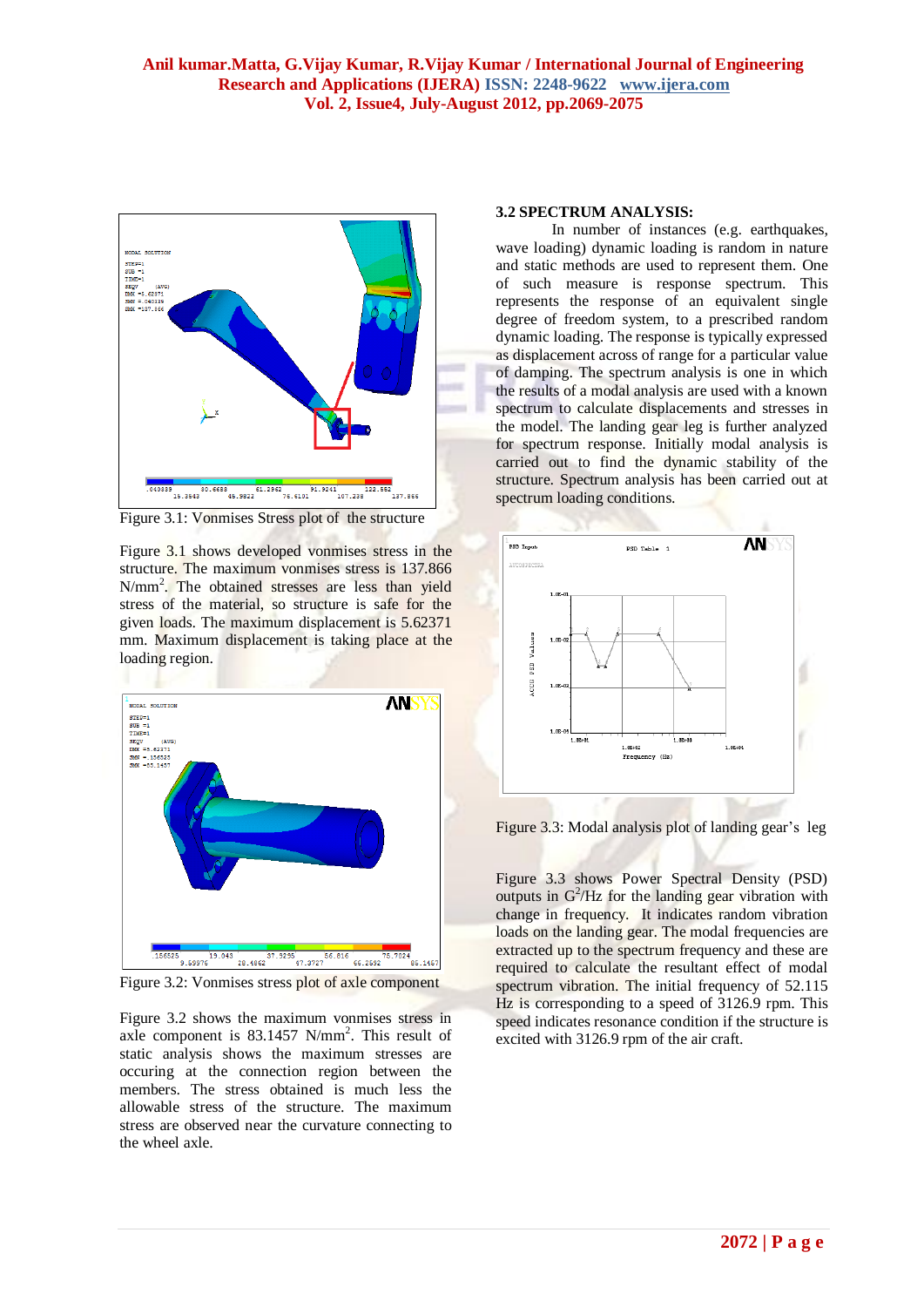

Figure 3.4: Displacements plot of spectrum analysis

The result of spectrum analysis using Single-Point Response Spectrum (SPRS) analysis shows maximum displacement of 0.209 mm which is due to combined modal and spectrum loads. Maximum displacement is observed at the axle end. This is due to cantilever nature of the support. The status bar indicates the varying displacements in the structure.



Figure 3.5: Vonmises stress plot for spectrum analysis

Figure 3.5 shows spectrum response of the landing gear due to the given spectrum loads. Maximum stress of 5.49Mpa can be observed in the problem. The results viewed by ANSYS solver are 1σ or one standard deviation values. These results follow a gaussian distribution. The interpretation is that 68.3% of the time the response will be less than the standard deviation value. We can scale the result by 2 times to get the  $2\sigma$  value which gives 95.91% and 3σvalues 99.7% of the time. The default results

are for maximum stress condition for 1σ value. By multiplying 3 times the  $1\sigma$  values, 16.47 Mpa stress is obtained. But this stress is much smaller than the allowable stress of the material, hence the structure is completely safe for the given loads.



Figure3.6: Response plot of spectrum analysis

Figure 3.6 shows dynamic amplification of the input to the output response of the systems. The uncontrolled vibration on gear leg lies between 100 to 750 Hz.

# **4.0 WEIGHT OPTIMISATION OF THE LANDING GEAR'S LEG:**

The static and spectrum results indicate that the obtained stresses are low when compared to allowable stresses of the material, hence there is a possibility for optimization of the landing gear's legs thickness. The model with shell elements is considered for the analysis. Various regions are created by splitting and by varying thickness. The thicknesses are supplied as the real constants which can be easily optimized based on the optimization cycle satisfying the design requirements. Totally 11 regions were created with different thickness parameters for optimization. The analysis is limited to main landing gear part. Since the axle dimension depends on wheel diameter and suspension, so the axle part is not considered for optimization.

In ANSYS optimization the zero-order method which is an advanced method in sub problem approximation technique with random design generation type optimization tool performs multiple loops, with random design variable obtains values at each loop. A maximum number of loops with a desired number of feasible loops can be specified. This tool is useful for studying the overall design space, and for establishing feasible design sets for subsequent optimization analysis.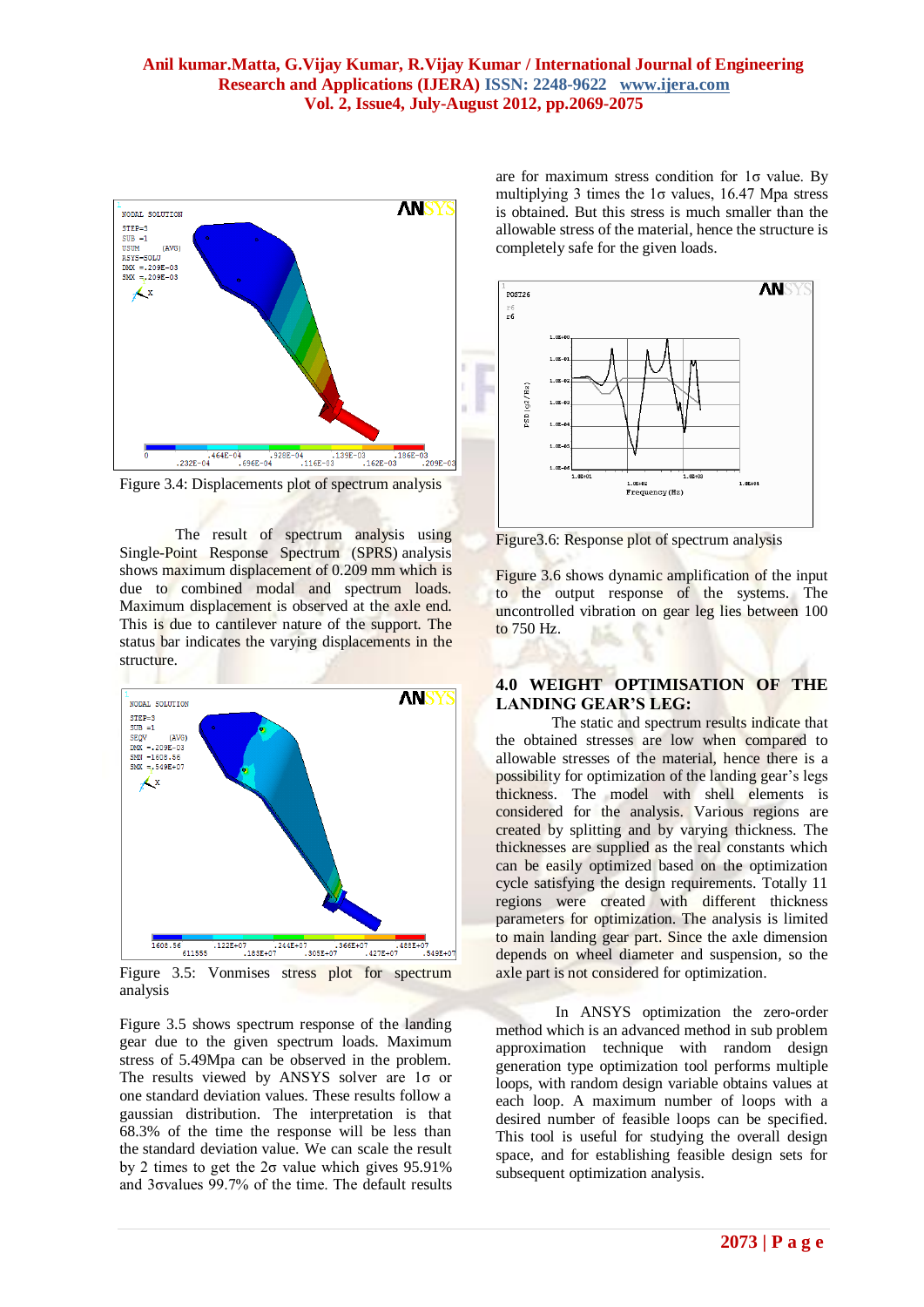# **Anil kumar.Matta, G.Vijay Kumar, R.Vijay Kumar / International Journal of Engineering Research and Applications (IJERA) ISSN: 2248-9622 www.ijera.com Vol. 2, Issue4, July-August 2012, pp.2069-2075**





Figure 4.1: Splitted model for weight optimization analysis

A number of iterations were performed by varying the thickness of the component and the results are obtained with different sets of feasible thickness data. The lowest design thickness data obtained in iterative process is optimized for gear's leg.



Figure 4.2: Variation of weight of the structure with iterations

Figure 4.2 shows variation of weight and vonmises stresses to the iterations. At the beginning iterations the weight is not reduced and the reduction of weight can be observed at the end of the iteration cycles.

Figure 4.3: Variation of vonmises stress with iterations.

Figure 4.3 shows the variation of vonmises stress to the iterations. It can be observed that the variation in vonmises stress is not much predominent for varying thickness. This is due to redistribution of loading region. The feasible optimized set obtained by iteration process is tabulated in Table 3.

**Table 3: Optimized feasible data of gear leg thickness**

| <b>THICKNESS</b><br><b>LABLES</b> | <b>THICKNESS</b><br>VALUE (mm) |
|-----------------------------------|--------------------------------|
| T1                                | 9.0108                         |
| T <sub>2</sub>                    | 9.0111                         |
| T <sub>3</sub>                    | 9.0173                         |
| T <sub>4</sub>                    | 9.0112                         |
| T <sub>5</sub>                    | 9.0124                         |
| T <sub>6</sub>                    | 9.0129                         |
| T <sub>7</sub>                    | 9.0133                         |
| T <sub>8</sub>                    | 9.0135                         |
| T <sub>9</sub>                    | 13.839                         |
| T <sub>10</sub>                   | 15.948                         |
| <b>T11</b>                        | 13.870                         |

The maximum vonmises stress is around 244.178 Mpa as shown with red colour. The obtained stresses are minimum at the top region and are increasing towards the connecting region between main landing gear to the wheel axle. Initial weight of 6 kg is reduced to 4.1538 kg by the final optimization cycle for the given loads. So reduction of 1.8462 kg can be observed.